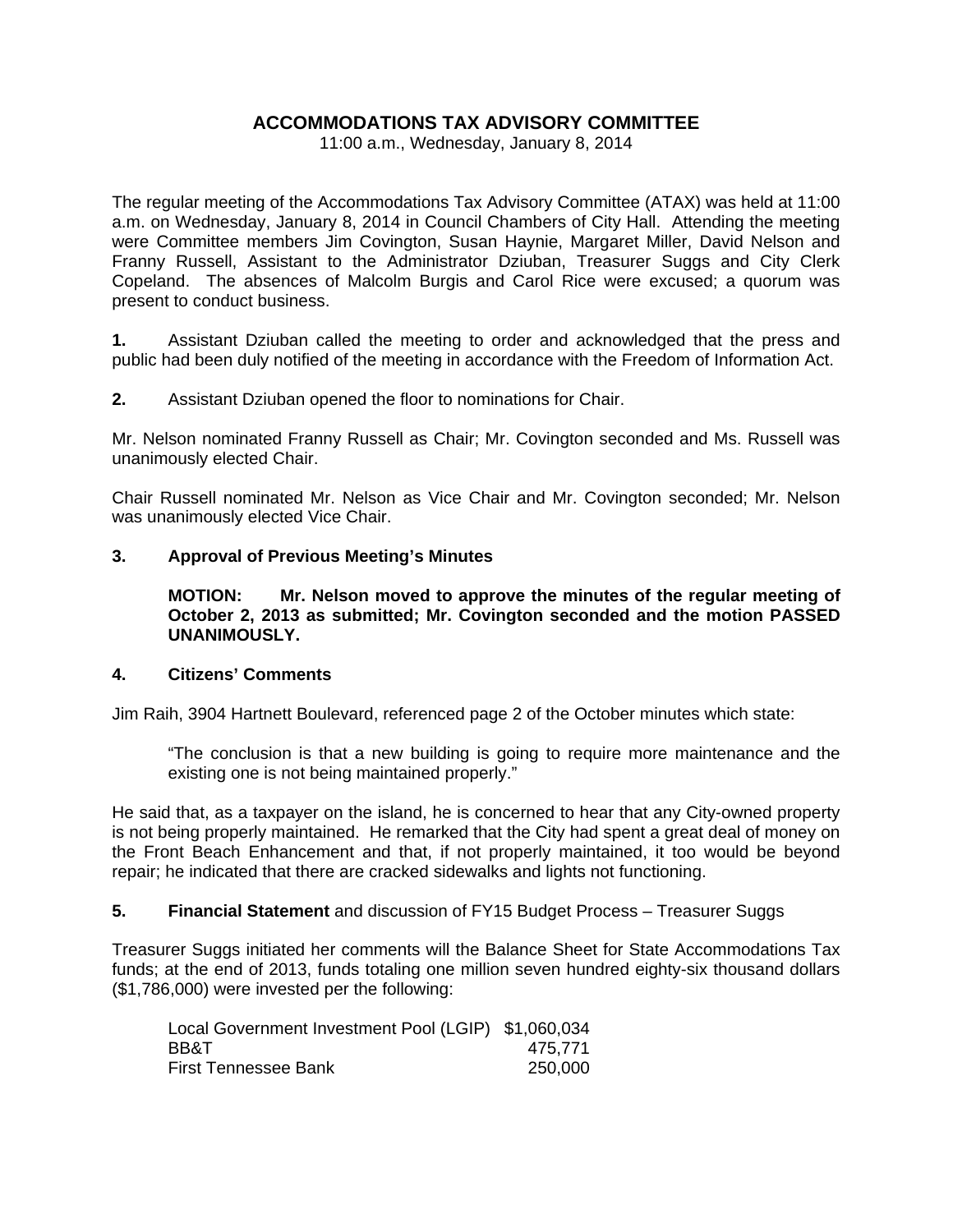ATAX Committee January 8, 2014 Page 2 of 5

The Treasurer explained that First Tennessee had been the successful bidder to re-finance a bond for the City and had offered the City a very competitive rate to have a deposit account with them.

The next schedule for review was the revenue statement showing interest earned on investments, the receipt of the September quarterly payment from the state and the proceeds from the sale of two (2) jet skis and a garbage packer. Revenues year-to-date total seven hundred forty-one thousand seven hundred dollars (\$741,700).

Treasurer Suggs then directed attention to the scheduled titled "SC State Accommodations Tax – Distribution of Funds Received" that illustrates the total September quarterly payment and the distribution of funds as prescribed by the State. These distributions are five percent (5%) to the General Fund, sixty-five percent (65%) to the City's ATAX fund and thirty percent (30%) to the Charleston Visitors Bureau, the entity that drives tourism promotion for the area. The Treasurer pointed out that the revenue for the September quarter was the largest amount the City has ever received.

The expenses incurred by the ATAX fund were reviewed next, concentrating on expenses that have occurred since the last meeting. There were no unusual expenses incurred, but highlights are as follows:

- Two hundred thirty thousand dollars (\$230,000) paid to the Charleston Visitors Bureau (CVB) from the September payment from the state;
- Thirteen thousand five hundred dollars (\$13,500) deposit paid toward July  $4<sup>th</sup>$  fireworks;
- Sponsorship revenue offsetting holiday lights totaling six thousand four hundred seventyfive dollars (\$6,475) from businesses on the island for holiday light displays; and
- Eleven hundred dollars (\$1,100) paid for the appraisal of the Front Beach restrooms.

Ms. Haynie noted that she had visited the Front Beach restrooms on Monday afternoon and suggested that all Committee members do the same; she stated that "it casts a cloud over the City with the way it looks in there."

Assistant Dziuban reported that the City will be opening bids on January  $15<sup>th</sup>$  for architectural, engineering and design services for the Front Beach restrooms to make recommendations for the best course of action for the City relative to the public restrooms.

In conclusion, Treasurer Suggs reviewed the ATAX status report that compares expenditures to projected revenues to arrive at an estimated year-end fund balance. This schedule has not changed since the meeting in October; the projected FY14 ending fund balance is one million one hundred fifty-four thousand dollars (\$1,154,000).

Responding to Mr. Covington's question, the Treasurer stated that the maximum carryover is referred to as the "two-year rule," stating that funds must rollover every two (2) years, which the City interprets as first-in, first out.

Treasurer Suggs commented that the City will begin working on the FY15 budget in February, and the work typically begins with updating the ten-year Capital Plan to determine what is to be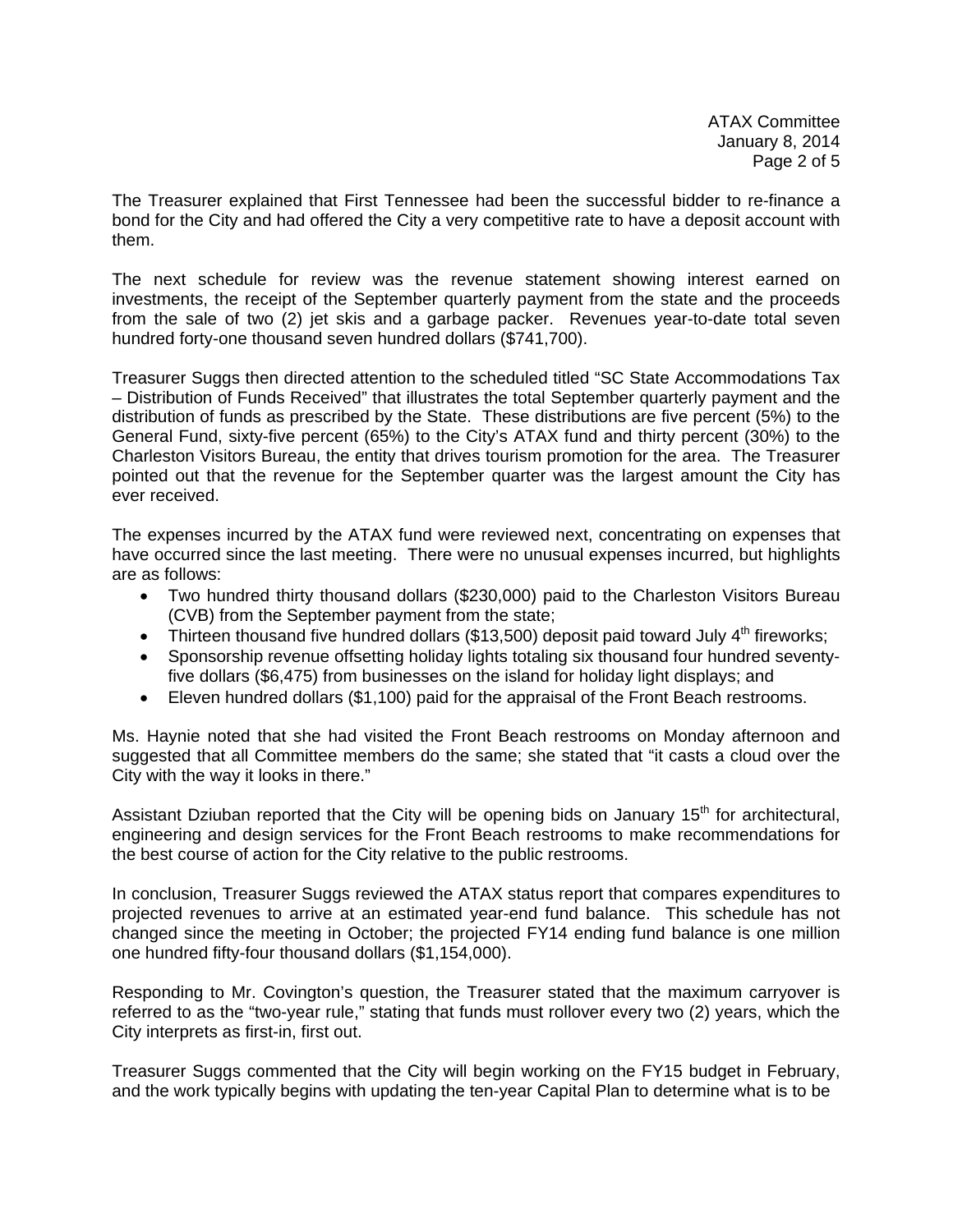ATAX Committee January 8, 2014 Page 3 of 5

included in the Capital Projects budget. Work then progresses to the operating budgets and finally, usually by April, projected revenues are introduced to arrive at a balanced budget. The Treasurer stated that she anticipated having a budget for this Committee to review at the next meeting. The Committee members were encouraged to make suggestions for the ATAX budget, but were also reminded that, as an advisory committee, City Council has the final approval of all budgets

### **6. Old Business –** None

### **7. New Business**

# **A. Consideration of Spoleto Advertising**

Assistant Dziuban explained that no one was present from Spoleto requesting a sponsorship primarily due to the change in the Committee's position in 2013 from a sponsorship to advertising; in the past, sponsorships have ranged from ten thousand to fifteen thousand dollars (\$10,000 – \$15,000). In 2013, the ATAX Committee decided to run a full-page advertisement encouraging Spoleto attendees to visit the Isle of Palms in the off-season for a total cost of thirty-five hundred dollars (\$3,500); if the Committee remains so inclined this year, there is no need for an application from Spoleto. Spoleto has contacted the City to know if it plans to advertise again, which is why the subject is on the agenda today.

The only Spoleto literature open to the City for advertising is the program book distributed at the time of the event, which, in Mr. Covington's opinion, is too late to accomplish the desired result – "heads in beds" in the off-season.

Mr. Covington inquired of Perrin Lawson of the CVB about whether the CVB sponsors Spoleto; Mr. Lawson stated that the CVB is not a sponsor of Spoleto. The CVB's policy is to advertise the entire region and not specific events.

In general, Mr. Covington does not think the City gets "the bang for its buck" with Spoleto advertising or sponsorship.

Chair Russell countered that, although the effects of the Spoleto advertising cannot be measured, she believes that the City needs to have a presence in some form; she added that there are "heads in beds" on the Isle of Palms during Spoleto whether from the Committee's advertising or not.

If the Committee was going to advertise again, Mr. Covington thought that a picture of the island's beautiful beach should replace the dock on the creek or Waterway from last year.

Mr. Nelson voiced his preference for sponsorship over advertising, and Ms. Haynie thought the advertising was important, but also supported using a view of the beach. Mr. Nelson asked if it was too late for a sponsorship; Assistant Dziuban stated that she was aware of the advertising deadline, but was unsure about sponsorship.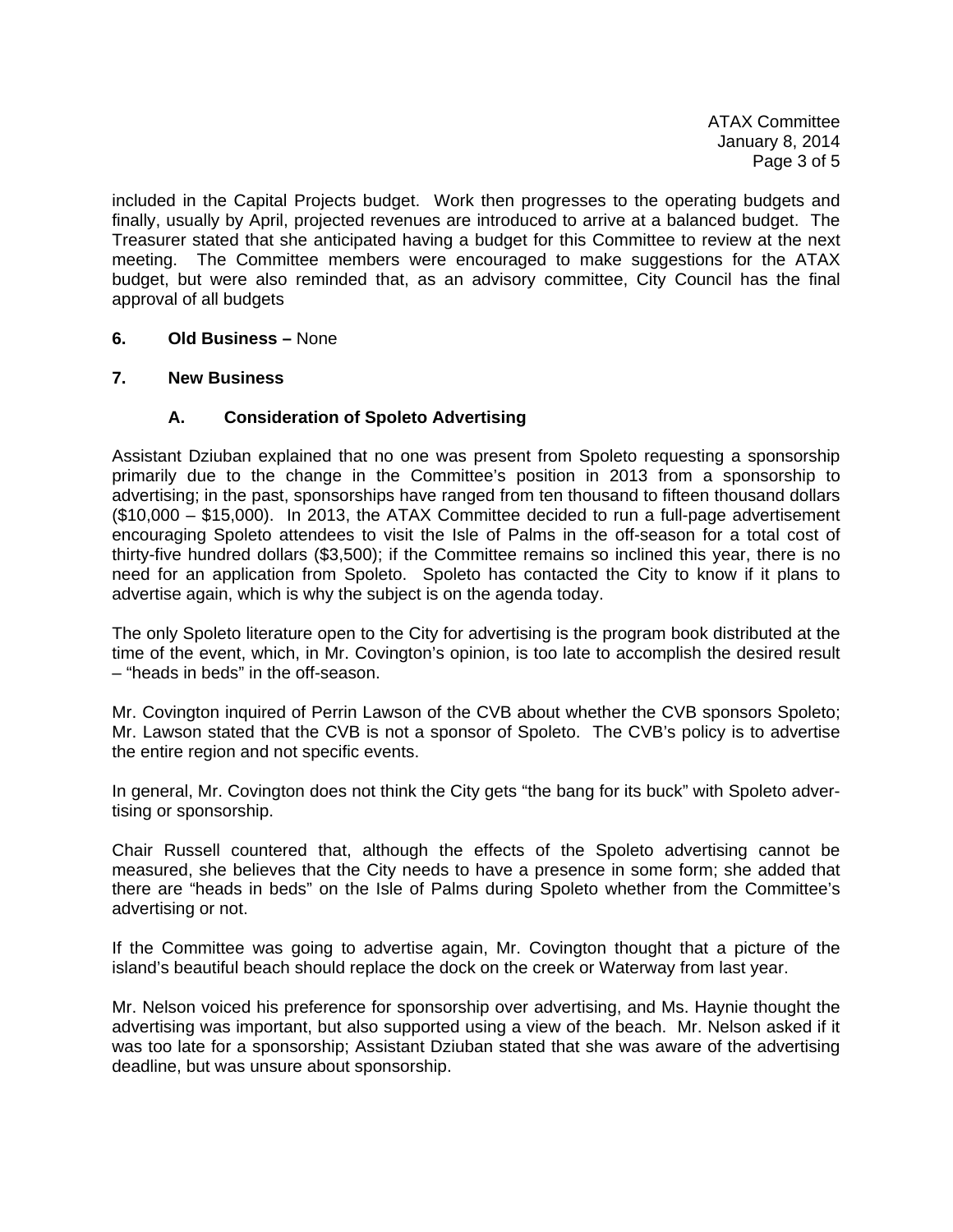ATAX Committee January 8, 2014 Page 4 of 5

### **MOTION: Mr. Nelson moved to recommend a Spoleto sponsorship in the amount of \$7,500 with the submission of an application; Ms. Miller seconded.**

When asked by Chair Russell, Assistant Dziuban recollected that the deadline for advertising in around April 1, so the Committee has some time. In addition, Assistant Dziuban indicated that she would contact Spoleto advising them to submit an application for a sponsorship in time for the Council meeting.

### **VOTE: The motion PASSED on a vote of 3 to 2 with Mr. Covington and Ms. Haynie casting the dissenting votes.**

# **B. Consideration of Participation in** *Moultrie News* **50th Anniversary**

Stephanie Shipe, Corporate Event Marketing Manager for the Evening Post Publishing Group, was present to explain the  $50<sup>th</sup>$  anniversary celebration plans and answer questions from the Committee. Ms. Shipe explained that there will be many opportunities throughout the year to promote the Isle of Palms that will include a special event on Sullivan's Island on October 18<sup>th</sup> from 3:00 p.m. to 7:00 p.m. Promotions will reach to Georgetown, Kingstree, Aiken and into North Carolina through sister publications that will be advertising the  $50<sup>th</sup>$  anniversary; promotions will include social media, print, television and radio. Ms. Shipe is asking for ten thousand dollars (\$10,000) from the City to ensure it receives a high degree of exposure in the promotional materials.

Mr. Covington asked Ms. Shipe to explain how this activity would help to put "heads in beds" on the island; she responded that *The Moultrie News* does not reach outside of South Carolina, but some extenuating papers reach into Georgia and North Carolina. The 50<sup>th</sup> anniversary celebration and the associated events will be promoted in the other publications, and the social media and websites do reach outside the immediate area.

# **MOTION: Ms. Miller moved to approve the request from** *The Moultrie News* **in the amount of \$10,000; Chair Russell seconded.**

Ms. Shipe stated that they do have other sponsorship levels available.

Ms. Haynie asked what the sponsors are entitled to; Ms. Shipe stated that the ten thousand dollar (\$10,000) level guarantees logo inclusion on all promotional materials, advertising coverage in all print materials promoting the event, as well as e-blasts to all "optim" users, website links to the City from the 50<sup>th</sup> anniversary website, et. al. The levels of sponsorship are twenty-five hundred dollars (\$2,500), five thousand dollars (\$5,000), seventy-five hundred dollars (\$7,500) and ten thousand dollars (\$10,000).

Mr. Covington remarked that he does not see this request as one that will generate accommodations taxes for the City, but Ms. Miller countered that the Committee needed to support the local community as well. Ms. Miller said that the only criteria for support should not always be "putting heads in bed."